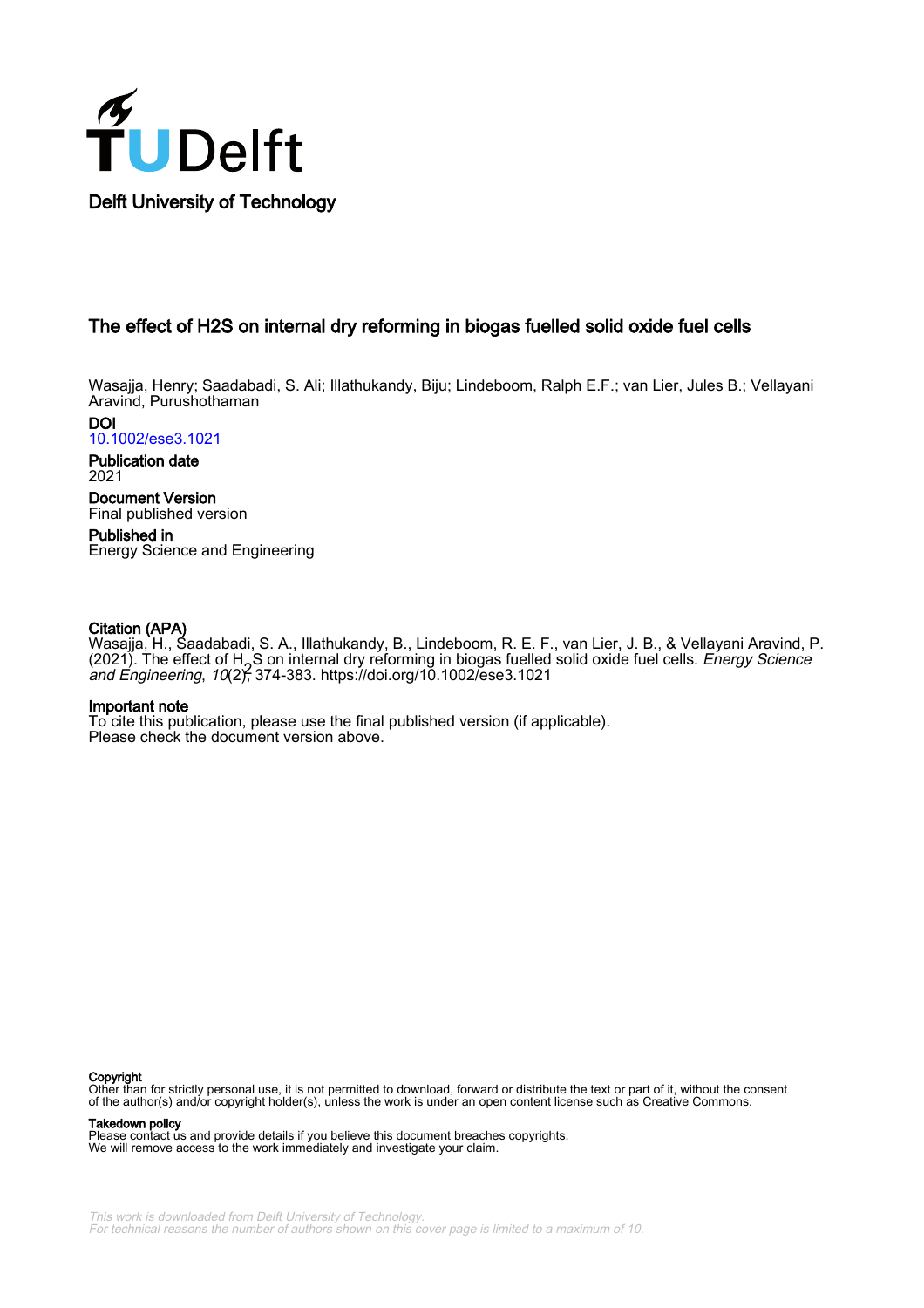### **ORIGINAL ARTICLE**

Check for updates

# The effect of H<sub>2</sub>S on internal dry reforming in biogas fuelled **solid oxide fuel cells**

**Henry Wasajja**<sup>1,2</sup> | **S. Ali Saadabadi**<sup>3</sup> | **Biju Illathukandy**<sup>4,5</sup> | **Ralph E. F. Lindeboom<sup>1</sup> | Jules. B. van Lier<sup>1</sup> | Purushothaman Vellayani Aravind<sup>3,6</sup>** 

1 Water Management Department, Sanitary Engineering Section, Faculty of Civil Engineering and Geosciences, Delft University of Technology, Delft, The Netherlands

<sup>2</sup>Department of Electrical Engineering, Faculty of Engineering, Ndejje University, Kampala, Uganda

<sup>3</sup>Process and Energy Department, Faculty of 3mE, Delft University of Technology, Delft, the Netherlands

4 Centre for Rural Development & Technology, Indian Institute of Technology Delhi, New Delhi, India

5 Department of Mechanical Engineering, Government Engineering College, Kozhikode, India

6 Energy and Sustainability Research Institute Groningen, Faculty of Science and Engineering, University of Groningen, Groningen, the Netherlands

#### **Correspondence**

Henry Wasajja, Water Management Department, Sanitary Engineering Section, Faculty of Civil Engineering and Geosciences, Delft University of Technology, Delft, The Netherlands. Email: [h.wasajja-1@tudelft.nl](mailto:h.wasajja-1@tudelft.nl)

#### **Funding information**

This work was supported by TU Delft Global initiative (fellowship number 15DGF214)

## **Abstract**

Internal dry reforming of methane is envisaged as a possibility to reduce on capital and operation costs of biogas fuelled solid oxide fuel cells (SOFCs) system by using the  $CO<sub>2</sub>$  present in the biogas. Due to envisaged internal dry reforming, the requirement for biogas upgrading becomes obsolete, thereby simplifying the system complexity and increasing its technology readiness level. However, impurities prevailing in biogas such as  $H_2S$  have been reported in literature as one of the parameters which affect the internal reforming process in SOFCs. This research has been carried out to investigate the effects of  $H<sub>2</sub>S$  on internal dry reforming of methane on nickel-scandia-stabilised zirconia (Ni-ScSZ) electrolyte supported SOFCs. Results showed that at 800°C and a  $CH_4:CO_2$  ratio of 2:3,  $H_2S$  at concentrations as low as 0.125 ppm affects both the catalytic and electric performance of a SOFC. At 0.125 ppm  $H_2S$  concentration, the CH<sub>4</sub> reforming process is affected and it is reduced from over 95% to below 10% in 10 h. Therefore, future biogas SOFC cost reduction seems to become a trade-off between biogas upgrading for  $CO<sub>2</sub>$  removal and biogas cleaning of impurities to facilitate efficient internal dry reforming.

## **KEYWORDS**

H2S, Internal dry reforming, Ni-based catalyst, SOFC poisoning

© 2021 The Authors. *Energy Science & Engineering* published by Society of Chemical Industry and John Wiley & Sons Ltd.

This is an open access article under the terms of the [Creative Commons Attribution](http://creativecommons.org/licenses/by/4.0/) License, which permits use, distribution and reproduction in any medium, provided the original work is properly cited.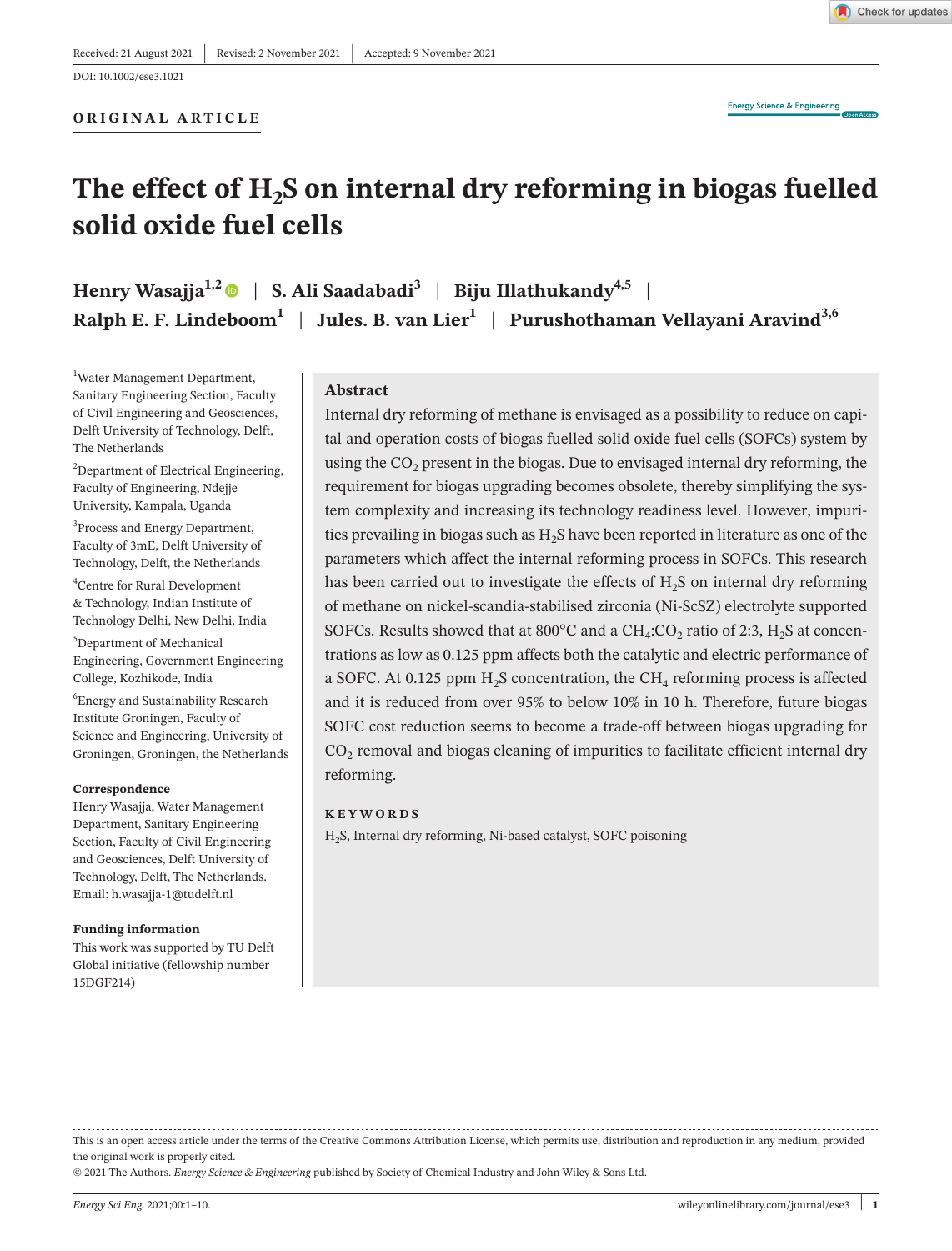# **1** | **INTRODUCTION**

Biogas is one of the most common energy carriers recovered from waste. It is mainly composed of  $CH<sub>4</sub>$  and  $CO<sub>2</sub>$ . In the presence of heat and a catalyst,  $CH<sub>4</sub>$  reacts with  $CO<sub>2</sub>$ to form H<sub>2</sub> and CO which are potential SOFC fuels. SOFCs operate often with Ni-based anodes at temperatures between 600 and  $1000^{\circ}$ C.<sup>1</sup> Ni can catalyse CH<sub>4</sub> and CO<sub>2</sub> reforming reaction at temperatures as low as  $400^{\circ}$ C.<sup>2</sup> SOFCs are reported to be tolerant to  $CO$ -containing fuels. $3$  This provides an opportunity for internal reforming in SOFCs, since Ni is also a catalyst for  $\rm CH_{4}$  reforming.<sup>4</sup> Hence, there is a possibility to use biogas as a fuel for SOFCs.<sup>5</sup> However, there are still technical challenges such as carbon deposition, thermal stress and gas contaminant poisoning for direct biogas-fuelled SOFCs.<sup>6</sup> Therefore, currently research is being directed to develop more efficient Ni-based catalysts for electro-catalytic reforming.<sup>7</sup>

Possibilities of methane internal dry reforming in SOFCs were investigated by Goula et al.<sup>8</sup> Authors observed that internal dry reforming is indeed feasible in SOFCs. However, full dry reforming is still a challenge especially if Ni-based SOFC anodes are used due to the risk of carbon deposition and nickel re-oxidation in the  $H_2$ -lean portions of the anode.<sup>9</sup> The possibility for internal dry reforming can greatly reduce the overall system costs by 6% if external reformers can be eliminated from the system.<sup>10</sup> Also, Schubert and Kusnezoff<sup>11</sup> reported that direct internal reforming of SOFCs fuelled with biogas is preferred due to its foreseeable cost reduction in the overall plant investment. It is important to note that currently the major drawback of SOFC application in the energy sector is high upfront capital expenditures. $12$  Therefore, for small-scale systems, internal dry reforming could also reduce the overall system costs, which is critical especially for systems less than 10 kW capacity.

However, gas impurities are generally considered to be detrimental to the reforming process and general operation of the SOFC system.<sup>13</sup> Among the impurities in the biogas,  $H_2S$  is considered as the most detrimental and thermodynamically stable gas at the common operating conditions of SOFCs.<sup>14</sup> It is generally agreed that  $H_2S$ may have an influence on both the chemical and electrochemical reaction on the Ni anodes.<sup>15,16</sup> These effects can be potentially influenced by a number of parameters ranging from fuel composition to materials from which SOFC anodes are developed. $17$  In SOFCs, biogas dry reforming would be preferred to steam reforming since it is seen as a possible mechanism of cost and system complexity reduction.18 Moreover, small-scale SOFCs are being promoted by a number of companies $19-21$  and such system would be suitable for internal dry reforming if they are to be fuelled by biogas.

#### **Highlights**

- Impact of  $H_2S$  on the reforming process depends on the catalyst, operating conditions and the gas composition.
- Experimental investigation of the effect of  $H_2S$ on internal dry reforming in the presence of a catalyst.
- Experimental investigation of effect of  $H<sub>2</sub>S$  on dry reforming without the catalyst.
- $H<sub>2</sub>S$  concentration as low as 0.125 ppm in biogas is found to affect the internal dry reforming.
- Stringent gas cleaning is needed for biogas SOFC systems undergoing internal dry reforming

It has been reported that  $H<sub>2</sub>S$  content in the gas as low as 2 ppm already has an effect on the internal SOFC steam reforming process.15,16 However, this effect could be different during dry reforming process in the presence of  $CO_2$ <sup>22</sup> Moreover, even with reformed gas,  $H_2S$  as low as 0.5 ppm has been reported to affect the electro-chemical performance of SOFCs at  $750^{\circ}$ C.<sup>23</sup>

Under syngas operation, nickel-gadolinium-doped ceria (Ni-GDC) anode material showed good performance as compared to other materials like nickel-yttria-stabilised zirconia (Ni-YSZ).<sup>24</sup> Ni-GDC has been reported to have an enhanced tolerance of  $H_2S$  in the presence of hydrocarbon  $(H/C)$  fuels, and this is attributed to  $CeO<sub>2</sub>$  which enhances reforming and as well as  $H_2S$  tolerance.<sup>17</sup> Also, addition of Cu to Ni anodes could stabilise the active surface of the anode by limiting the rate of carbon deposition.<sup>25</sup> Therefore, the effect of  $H_2S$  on dry reforming could also be influenced by material composition of the anode.<sup>9</sup>

Under steam reforming conditions,  $H<sub>2</sub>S$  has been reported to have a larger effect on reforming activity than on the electro-chemical activity even at  $H_2S$  concentration of 2–4 ppm levels.16 This is also in agreement with Aravind et al.<sup>26</sup> This could be due to the different reforming and electro-chemical sites within the cell.  $H<sub>2</sub>S$  has been reported to decrease the rate of the water gas shift reaction.<sup>23</sup> Therefore, the effect of  $H_2S$  on the performance of SOFCs generally depends on material composition of the anode and operating parameters such as temperature.<sup>27-29</sup> H2S effect on the catalytic performance of a catalyst varies depending on the material composition. $30$  Hence, in the presence of reforming gases,  $H_2S$  could have an effect on both chemical and electro-chemical process and this effect would vary depending on the specific operational conditions of the SOFC, its material composition and fuel gas composition.<sup>31</sup>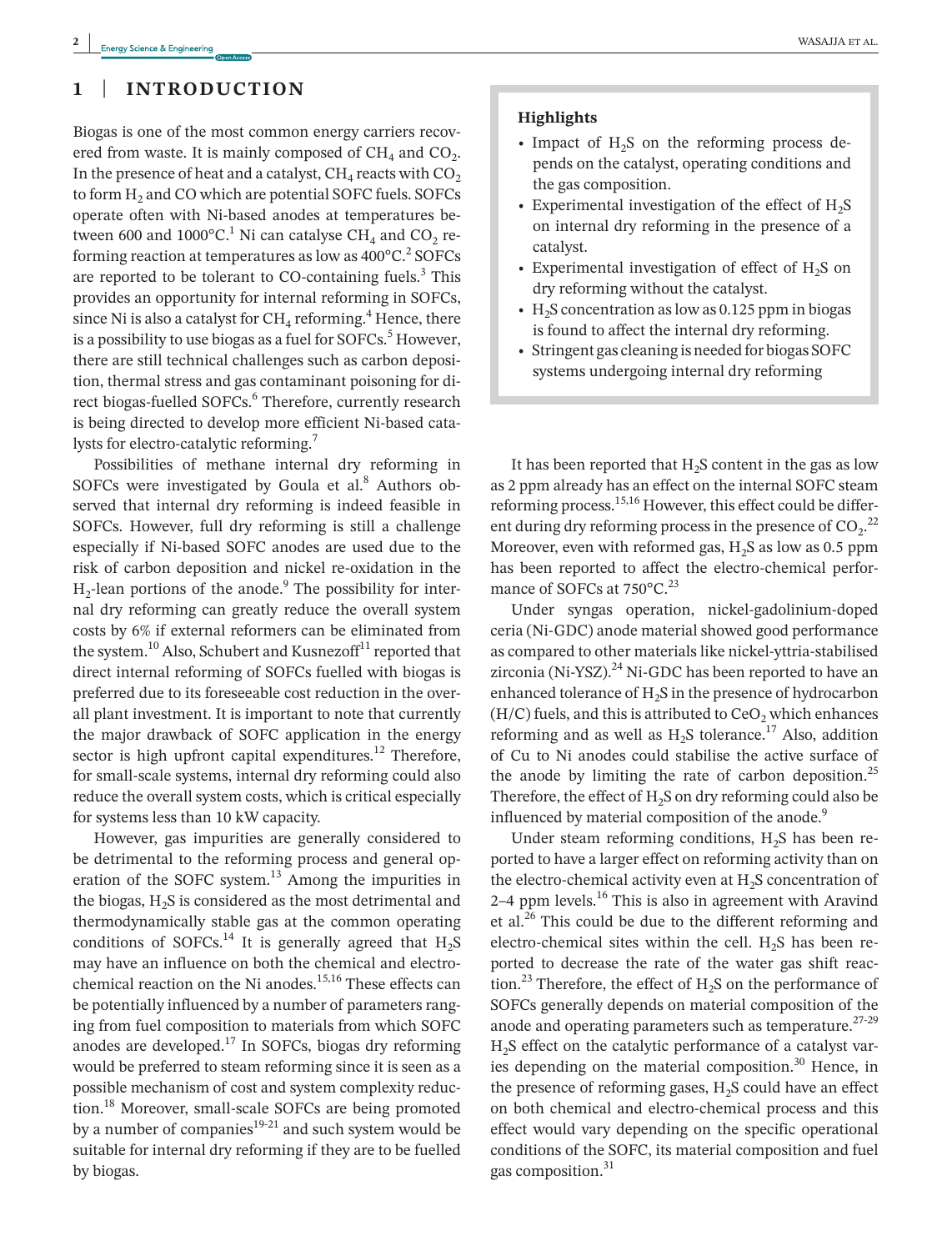The effect of  $H<sub>2</sub>S$  on dry reforming was investigated by Shiratori et al.<sup>32</sup> In their experiment, they used an electrolyte supported Ni-ScSZ cermet SOFC of  $8 \times 8$  mm<sup>2</sup>. A simulated biogas of  $CH<sub>4</sub>/CO<sub>2</sub> = 1.5$  at SOFC operating temperature of 1000 $^{\circ}$ C was used at a current density of 200 mA cm<sup>-2</sup>. Under these conditions, a 9% drop in voltage and 40% drop in reforming reaction rate was observed during poisoning of the cell by 1 ppm of  $H_2S$ . They observed that under these conditions, a concentration of 1 ppm  $H<sub>2</sub>S$  is feasible during internal dry reforming. With real biogas, a constant voltage above 0.9 V was attained during the 50 h of operation with no observation of carbon deposition. Attempts to study the effect of  $H_2$ S on dry reforming by Xu et al.<sup>33</sup> were hindered by carbon deposition; therefore, no results were yielded from the experiment. Johnson et al.<sup>22</sup> studied the effect of  $H_2S$  on dry reforming under catalytic conditions. They found out that the effect of H<sub>2</sub>S was more severe under steam reforming as compared to dry reforming. This is also re-affirmed by Lakshminarayanan et al.<sup>34</sup> Also, it was reported that  $H_2S$  appears to increase the chances of carbon deposition.<sup>35</sup> Table 1 represents  $H<sub>2</sub>S$  tolerance for different anode materials with varying gas composition and experimental conditions from selected literature.

It is generally agreed that  $H_2S$  may have an effect on the dry reforming process depending on the type of catalysts and operating conditions. $36,37$  But detailed analysis is still required to investigate the  $H_2S$  concentration limit for SOFCs and the performance of the cell close to real operating conditions of normal-sized SOFCs. Therefore, this research has given focus on investigating the effects of  $H<sub>2</sub>S$  on dry reforming under both current load and opencircuit voltage (OCV) operating conditions of SOFCs. To the authors knowledge, no attempt has been done to investigate the effects of  $H_2S$  on dry reforming under typical SOFC operating conditions (800–850°C) of relatively large surface area SOFC (close to real operating conditions of normal-sized SOFC) under current and OCV. Moreover, the boundary limit of  $H_2S$  concentration in fuel gas at a typical SOFC operational condition of 800–850°C with internal dry reforming has not been investigated.

# **2** | **MATERIALS AND METHOD**

It is hypothesised that the effect of  $H_2S$  on dry reforming will vary depending on operating conditions. Hence, experiments were conducted under different operating conditions.

# **2.1** | **Experimental setup**

Experiments have been conducted to evaluate the performance of a SOFC under dry reforming in the presence of H2S at 800°C. The setup used is shown in Figure 1. In this experiment, commercial Ni-ScSZ electrolyte-supported cells with an active area of 81  $\text{cm}^2$  were used.

The gases were supplied from gas bottles. Composition and flow rate were varied using mass flow controllers (MFC) (Bronkhorst High-Tech BV). The inlet gas to the anode was trace heated to 130°C. Temperature of the oven was maintained by 4 electrical heaters controlled by the furnace control unit. The performance of the cell was analysed by Gammry FC-350. Outlet gas composition was analysed by micro gas chromatograph device. The anode outlet gas was dried using silica gel for analysis in Agilent 490 micro-GC columns (Molsieve 5A and PoraPLOT U). The cell temperature was measured by the k-type thermocouple (RS PRO, −50°C/+1200°C) closely placed at the anode side. The cells were placed between two ceramic blocks. To ensure gas tightness, mica (thermiculite) sheets were placed in the anode side and in the cathode side. To enhance gas sealing, extra weights were added on the top of the block as represented in Figure 1. For further details of the set-up, the reader is referred to Saadabadi et al.<sup>45</sup>

# **2.2** | **Experimental procedure**

The cells were preheated by heating the furnace to 1000°C at a ramp rate of 50 $^{\circ}$ C h<sup>-1</sup> with N<sub>2</sub> gas flowing at a rate of 1200 ml min−1 to the anode and cathode. At 950°C, the NiO of the anode was reduced by feeding  $H_2$  to the anode and simulated air  $(O_2$  and  $N_2)$  to the cathode. During cell reduction, the concentration of  $H_2$  gas was gradually increased from 2% to 100% in 4 h. The current-voltage measurements were carried out after the cell reduction procedure.

The cells were fed with  $CH_4$ ,  $CO_2$  and  $N_2$  mixture with different compositions.  $H_2S$  injection was carried out by including  $H_2S$  in the gas mixtures which was in  $N_2$  bottle. The concentration of  $H_2S$  in the fuel gas was varied by changing the flow from  $H_2S/N_2$  ( $H_2S$  concentration of 50 ppm) bottle and compensating it with the flow from  $N_2$  bottle to maintain a total of 1200 Nml min<sup>-1</sup>. The ratio of CH<sub>4</sub>:CO<sub>2</sub> in this experiment was 2:3. The ratio was chosen to have enough  $CO<sub>2</sub>$  which can suppress carbon deposition. $46,47$  After poisoning with  $H_2S$ , the cells were recovered using pure  $H_2$  balanced with  $N_2$  gas for 12 h.

To determine the effect of  $H_2S$  on dry reforming under current conditions using a Ni-ScSZ cell, a constant current of 2 A (250 A  $m^{-2}$ ) was drawn from the cell using  $CH_4:CO_2$  of 2:3 as fuel at 800°C. Starting with  $H<sub>2</sub>S$  concentration of 0 ppm, the cell was poisoned with 0.125 ppm and the percentage of  $CH<sub>4</sub>$  reformed was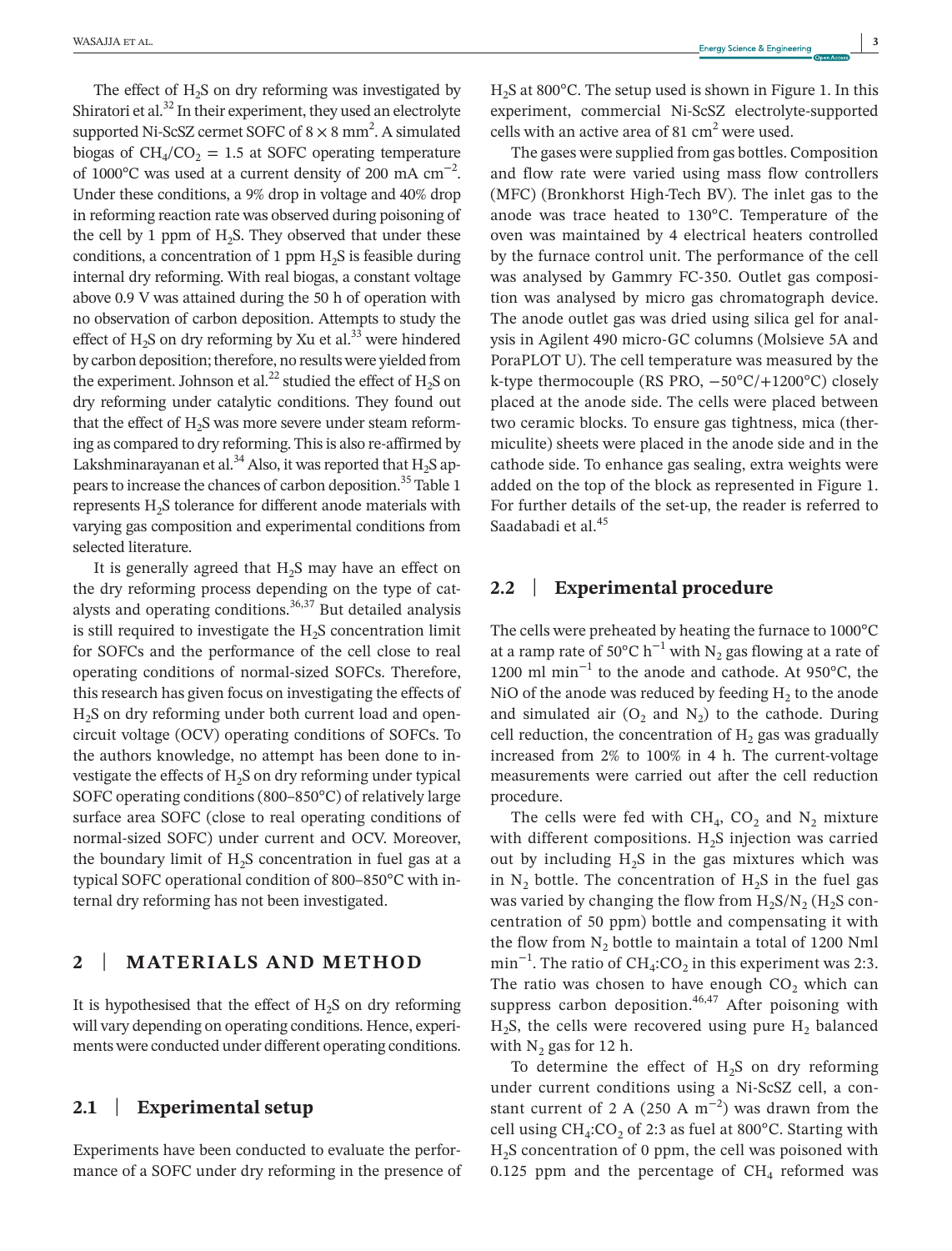| Cell/Catalyst                                                                                                                                                                                                                   | <b>Fuel</b>                                                                                                                                                    | <b>Experimental Conditions</b>                                                                                           | H <sub>2</sub> S tolerance limit                                                                                                                                                                                  | Ref.                               |
|---------------------------------------------------------------------------------------------------------------------------------------------------------------------------------------------------------------------------------|----------------------------------------------------------------------------------------------------------------------------------------------------------------|--------------------------------------------------------------------------------------------------------------------------|-------------------------------------------------------------------------------------------------------------------------------------------------------------------------------------------------------------------|------------------------------------|
| manganite (LSM)/YSZ cathode. (Total area<br>Planar SOFCs with (Ni/YSZ) anode support<br>electrolyte, and a lanthanum-strontium-<br>and an active Ni/YSZ anode, a YSZ<br>5x5 cm <sup>2</sup> , active area 4x4 cm <sup>2</sup> ) | 13-46% H <sub>2</sub> , 17-29% CH <sub>4</sub> , 37-58% H <sub>2</sub> O,<br>$(57 - 60\% \text{ FU})$<br>2-9 ppm $H_2S$                                        | $T = 850^{\circ}$ C, OCV and under current<br>$\rm load~1~A/cm^2$                                                        | Under current load, just below 7-9 ppm is<br>feasible for 24-hour period                                                                                                                                          | $[16]$                             |
| Planar SOFC Ten Cell Stack (12x12 cm <sup>2</sup> )                                                                                                                                                                             | $11.5\%~\mathrm{H}_2$ , $10.5\%$ CO, $12.5\%$ CO <sub>2</sub> , $1.5\%$ CH <sub>4</sub> ,<br>63.2% N <sub>2</sub>                                              | $T = 700^{\circ}$ C, 800°C                                                                                               | 10 ppm at 800°C                                                                                                                                                                                                   | $[38]$                             |
| (denoted as Ni, YSZ, LSM). The active area<br>Anode supported SOFCs with Ni/YSZ anodes,<br>YSZ electrolytes and LSM/YSZ cathodes<br>was 4 cm ×4 cm                                                                              | 58% H <sub>2</sub> O 2-24 ppm of<br>13% $\rm H_2$ , 29% CH <sub>4</sub> ,<br>$H_2S.$                                                                           | $T = 850^{\circ}$ C. OCV and under 1 A cm <sup>-2</sup><br>(0.44)                                                        | 2 ppm for Ni/Sc-YSZ and less than 2 ppm<br>for Ni/YSZ for 500 h                                                                                                                                                   | $\begin{bmatrix} 15 \end{bmatrix}$ |
| Ni/GDC, electrolyte supported, 100 cm <sup>2</sup> active<br>area                                                                                                                                                               | Different percentages of $\mathrm{H}_2$ , CO, CH <sub>4</sub> , CO <sub>2</sub> ,<br>$N_2$ , H <sub>2</sub> O0-2 ppm of H <sub>2</sub> S                       | $T = 850^{\circ}$ C, $T = 920^{\circ}$ C                                                                                 | Less than 2 ppm of sulphur deactivates the<br>Ni/GDC anodes for methane reforming<br>but not for oxidation of H <sub>2</sub> and CO                                                                               | $[26]$                             |
| Ni-YSZ (uncoated and coated with Ni-CeO)<br>button cells                                                                                                                                                                        | 32% CH <sub>4</sub> , 48% H <sub>2</sub> O, 20% CO <sub>2</sub> , 200 ppm of<br>$H_2S$                                                                         | $T = 850^{\circ}$ C, at 0.5A cm <sup>-2</sup>                                                                            | uncoated cell and reversible loss for the<br>20 ppm caused irreversible loss for<br>coated loss                                                                                                                   | $[33]$                             |
| Anode supported cells with Ni/YSZ anodes,<br>YSZ electrolyte and LSM/YSZ cathodes,<br>$5x5$ $\mathrm{cm}^2$                                                                                                                     | 850°C and 27% H <sub>2</sub> , 31% H <sub>2</sub> O, 19% CO<br>26% H <sub>2</sub> , 32% H <sub>2</sub> O, 20% CO, 22% CO <sub>2</sub> at<br>and 23% $\rm CO_2$ | $T = 750^{\circ}$ C and $T = 850^{\circ}$ C, at 0.25-0.5<br>A cm <sup><math>-2</math></sup>                              | containing fuel and less up to 90 ppm<br>Less than 8 ppm was possible for CO-<br>for $\rm H_2/H_2O$ fuel                                                                                                          | $[39]$                             |
| LSV, La0.7Sr0.3VO <sub>3</sub> /YSZ and LSV/GDC                                                                                                                                                                                 | $24.1\%~\mathrm{H}_2$ ,28.6% CO, 3.2% $\mathrm{N}_2$ , 12% CO $_2$ ,<br>27.1% H <sub>2</sub> O, 300 ppm                                                        | $T = 800^{\circ}$ C, $T = 900^{\circ}$ C, electro-<br>catalytic conditions                                               | LSY/GDC showed significant difference<br>compared to LSV/SYZ under similar<br>between H <sub>2</sub> and syngas/H <sub>2</sub> S gas as<br>conditions                                                             | $[40]$                             |
| solid oxide fuel cell/SYZ electrolyte YSZ<br>La0.4Sr0.5Ba0.1TiO3 (LSBT) anode-based<br>(LSBT powders)                                                                                                                           | $0.5\%$ H <sub>2</sub> S, CH <sub>4</sub> (C:H ration1.9-2.5), 3% H <sub>2</sub> O                                                                             | $T = 900 K - 1100 K$                                                                                                     | increase the effect of carbon deposition.<br>In the presence of H <sub>2</sub> O, H <sub>2</sub> S appear to                                                                                                      | $[35]$                             |
| Ni/8YSZ planar anode supported SOFC<br>5x5.8 cm (active area 4x4 cm)                                                                                                                                                            | H <sub>2</sub> O (H <sub>2</sub> O was increased from $3-10\%$ ),<br>$12\%$ CO $_2$ $12\%$ $\mathrm{N}_2$ $3\%$<br>$31\%~\mathrm{H}_2$ , 42% CO,<br>$12.5$ ppm | $T = 800^{\circ}$ C                                                                                                      | beneficial to mitigate the H <sub>2</sub> S poisoning<br>effect. However, the effect is higher as<br>CO <sub>2</sub> and H <sub>2</sub> O content appear to be<br>compared to H <sub>2</sub> /N <sub>2</sub> fuel | $[41]$                             |
| Ni/YSZ, 12.5x12.5 cm (121 cm <sup>2</sup> active area)                                                                                                                                                                          | $R$ of $CH_4$ with $H_2O$ ,<br>25%, 35%, 50% DI<br>1 ppmv H <sub>2</sub> S                                                                                     | utilisation and air utilisation $60\%$<br>$T = 750^{\circ}$ C, CD = 0.5 A cm <sup>-2</sup> fuel<br>and 35% respectively. | degradation as the percentage of direct<br>internal reforming (DIR) increases.<br>1 ppmv of H <sub>2</sub> S caused increased                                                                                     | $\boxed{4}$                        |

TABLE 1 Studies on sulphur poisoning during methane reforming process **TABLE 1** Studies on sulphur poisoning during methane reforming process

(Continues) (Continues)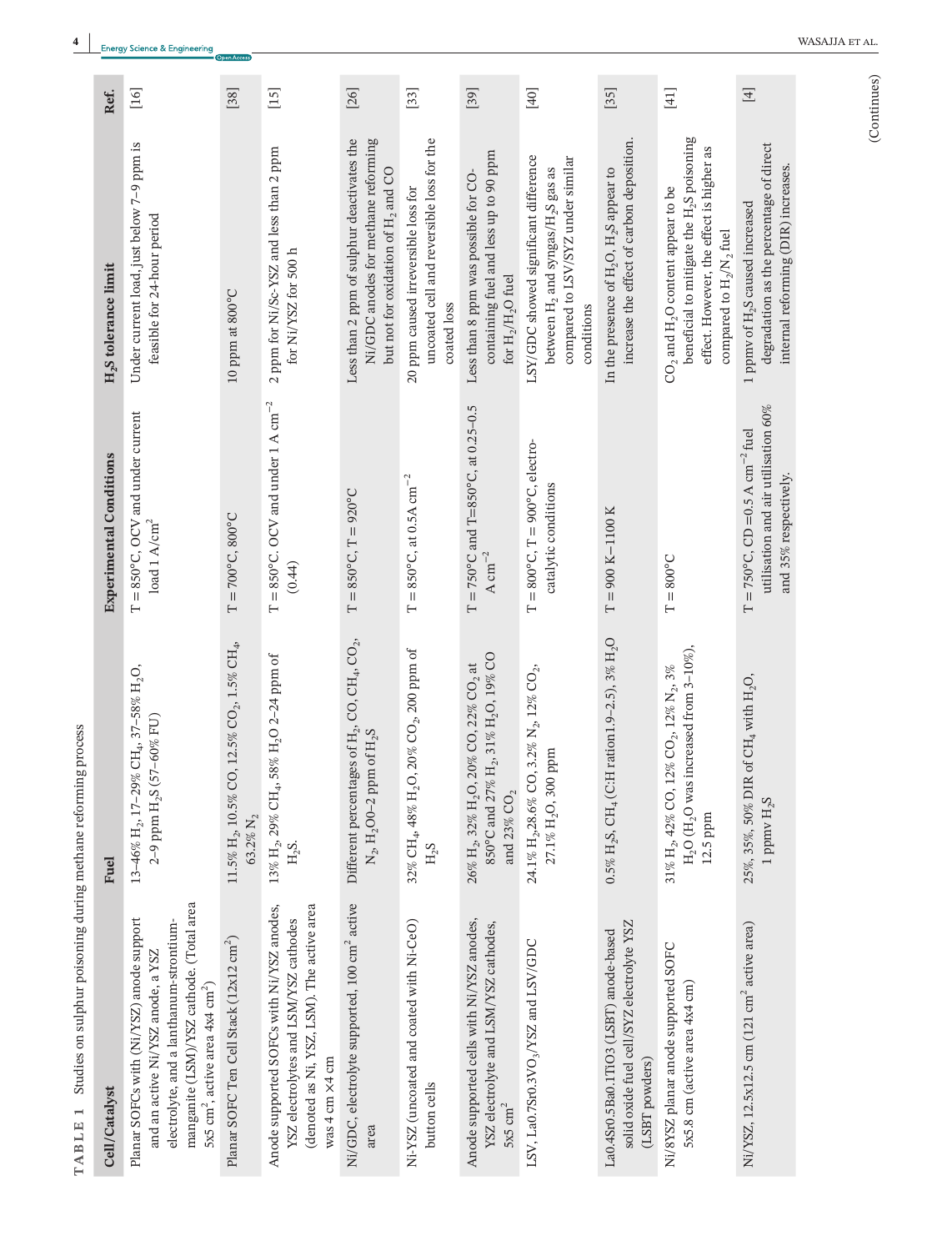| Cell/Catalyst                                                                                            | <b>Fuel</b>                                                                                                                                           | <b>Experimental Conditions</b>                         | $H_2$ S tolerance limit                                                                                                                                                                                                                                                                                          | Ref.   |
|----------------------------------------------------------------------------------------------------------|-------------------------------------------------------------------------------------------------------------------------------------------------------|--------------------------------------------------------|------------------------------------------------------------------------------------------------------------------------------------------------------------------------------------------------------------------------------------------------------------------------------------------------------------------|--------|
| Ni/8YSZ cermet with LSCF cathode with CGO<br>inter diffuser barrier                                      | 9.12-11.82% H <sub>2</sub> O, 44.75-<br>55.15% N <sub>2</sub> , 14.12-16.24% CO, 10.18-<br>$11.43\mbox{--}15.8\%$ $\rm H_{2}$<br>$11.39\%$ $\rm CO_2$ | $T = 750^{\circ}$ C, CD = 1 A cm <sup>-2</sup>         | 0.1 ppm of H <sub>2</sub> S caused a 20% performance<br>stabilised performance of the cell after<br>degradation delay of 20 h followed by<br>loss. There was performance<br>20 h.                                                                                                                                | $[23]$ |
| Ni/8YSZ anode with LSCF cathode and CGO<br>inter layer (50 x 50 $mm2$ )                                  | $0.15\%~\mathrm{H}_2, 0.15\%~\mathrm{H}_2\mathrm{O}, 0.15\%$ CO, $0.13\%$ CO $_2$<br>and 0.45% $\mathrm{N}_2$                                         | T= $800^{\circ}$ C, pO <sub>2</sub> cathode =0.12 atm  | With 0.1 ppm H <sub>2</sub> S in the gas, no significant<br>was observed. A decrease in the water<br>0.5 ppm H <sub>2</sub> S, considerable increase in<br>the polarisation resistance of the cell<br>degradation of the polarisation was<br>observed for 100 h. However, for<br>gas shift reaction is reported. | $[42]$ |
| ]Ni/8YSZ with La <sub>1-x</sub> Sr <sub>x</sub> MnO <sub>3</sub> /YSZ cathode (4 x<br>4] cm) active area | $13\%$ CO <sub>2</sub> , $48\%$ H <sub>2</sub> , $30\%$ H <sub>2</sub> O,<br>4% CH <sub>4</sub> , 5% CO,<br>$H_2S_2$ ppm                              | $T = 800^{\circ}$ C, OCV and CD = 0.625A<br>$cm^{-2}$  | process was inhibited both at OCV and<br>At 2 ppm of H <sub>2</sub> S, methane reforming<br>under current conditions                                                                                                                                                                                             | $[43]$ |
| Ni]/YSZ powder catalyst (250 mg)                                                                         | 5% CH <sub>4</sub> , 10% H <sub>2</sub> O, 35% N <sub>2</sub> and 50% He, 5%<br>CO <sub>2</sub> , 5% O <sub>2</sub> , 40% N <sub>2</sub> , 50% He     | $T = 700^{\circ}C$                                     | however, the effect of H <sub>2</sub> S on methane<br>reforming under catalytic conditions;<br>steam reforming as compared to dry<br>reforming is more severe under<br>50 ppm caused a drop in methane<br>conditions.                                                                                            | $[34]$ |
| Ele]ctrolyte supported Ni-ScSZ cermet                                                                    | $CH_4/CO_2 = 1.5$                                                                                                                                     | $T = 1000^{\circ}$ C, CD = 200 mA cm <sup>-2</sup>     | about 40% decrease in the reaction rate<br>1 ppm of H <sub>2</sub> S caused 9% voltage drop and<br>of internal dry reforming.                                                                                                                                                                                    | $[32]$ |
| Anode supported Ni-ScSZ with LSM cathode                                                                 | $S/C = 1.5$ (also octane fuel)                                                                                                                        | $T = 800^{\circ}$ C, CD 40 mA cm <sup>-2</sup> for 5 h | methane concentration in the anode off<br>5 ppm of H <sub>2</sub> S in the gas increased the<br>gas from less than 10% to 40%                                                                                                                                                                                    | $[44]$ |
| Reformax<br>250                                                                                          | $58\%$ CH <sub>4</sub> , $39\%$ CO <sub>2</sub>                                                                                                       | $T = 650^{\circ}C - 850^{\circ}C$                      | 0.5 mol % of H <sub>2</sub> S cause a decrease in<br>reforming from 67% to $19\%$                                                                                                                                                                                                                                | [36]   |
|                                                                                                          |                                                                                                                                                       |                                                        |                                                                                                                                                                                                                                                                                                                  |        |

TABLE 1 (Continued) **TABLE 1** (Continued)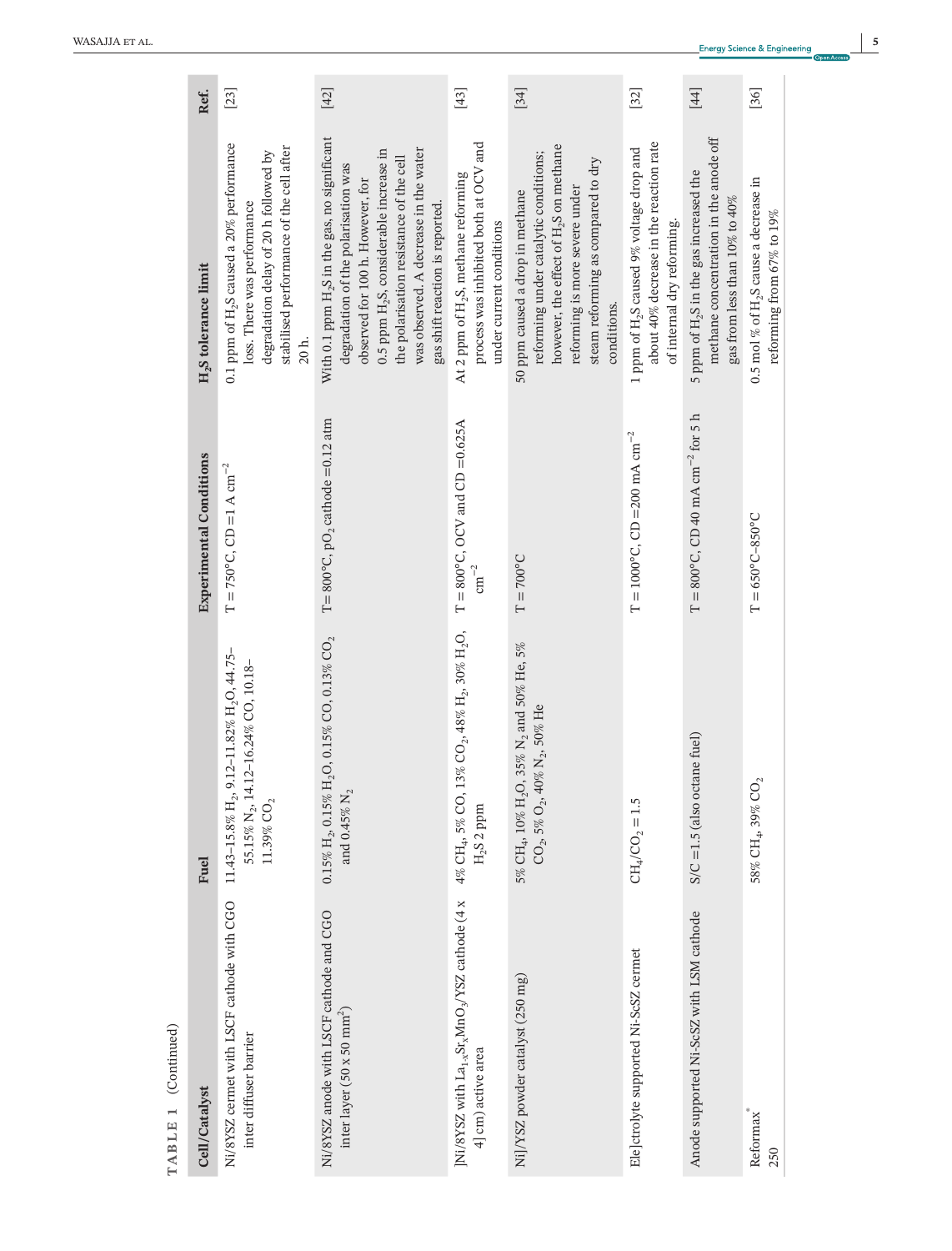

**FIGURE 1** Schematic of the experimental test station (Reproduced with permission from Saadabadi et al.<sup>45</sup>)

FIGURE 2 The effects of H<sub>2</sub>S on dry reforming  $(X<sub>CH4</sub>$  is percentage of CH4 reformed) and performance of the Ni-ScSZ cell under current of 2 A at 800°C and  $CH<sub>4</sub>:CO<sub>2</sub>$  of 2:3

monitored by samples analysed in the Agilent 490 micro-GC columns until the cut-off voltage of 0.6 V which was monitored by Gammry FC-350. The percentage of  $CH<sub>4</sub>$  reformed was calculated based on the carbon balance of outlet gas composition described in Saadabadi et al.45 The experiment was repeated by increasing the  $H<sub>2</sub>S$  concentration to 0.5 ppm and 1 ppm. To determine the effect of  $H_2S$  on dry reforming under OCV conditions (purely dry conditions), the experimental conditions were maintained and the cell was poisoned by  $H_2S$ concentration of 0.125 ppm.

In order to determine the contribution of the cell material (catalyst) to the  $H<sub>2</sub>S$  effects on reforming, the experiment was repeated using dummy cell mica (thermiculite) sheet. The effect of  $H_2S$  on reforming was evaluated at  $CH_4:CO_2$  of 2:3 and at 800°C dummy cell temperature.

# **3** | **RESULTS AND DISCUSSION**

# **3.1 Effect of H<sub>2</sub>S on dry reforming on Ni-ScSZ under current**

Using the Ni-ScSZ electrolyte-supported cell under a current of 2 A (250 A  $m^{-2}$ ) at 800°C cell temperature and  $CH_4:CO_2$  ratio of 2:3, it was observed that with no  $H_2$ S in the fuel gas (0 ppm),  $CH_4$  reforming was more than 95%. If  $H_2S$  is gradually introduced in the gas, then the reforming efficiency (methane conversion) is reduced with time. Figure 2 shows how the concentration of  $H<sub>2</sub>S$  in the gas affected both the cell voltage and the dry reforming process. With  $H_2S$  concentration of 0.125 ppm in the gas, there was no effect observed in the percentage of CH<sub>4</sub> reforming ( $X<sub>CH4</sub>$ ) for 4 h. Also, the cell voltage was stable for the first 4 h. After 4 h,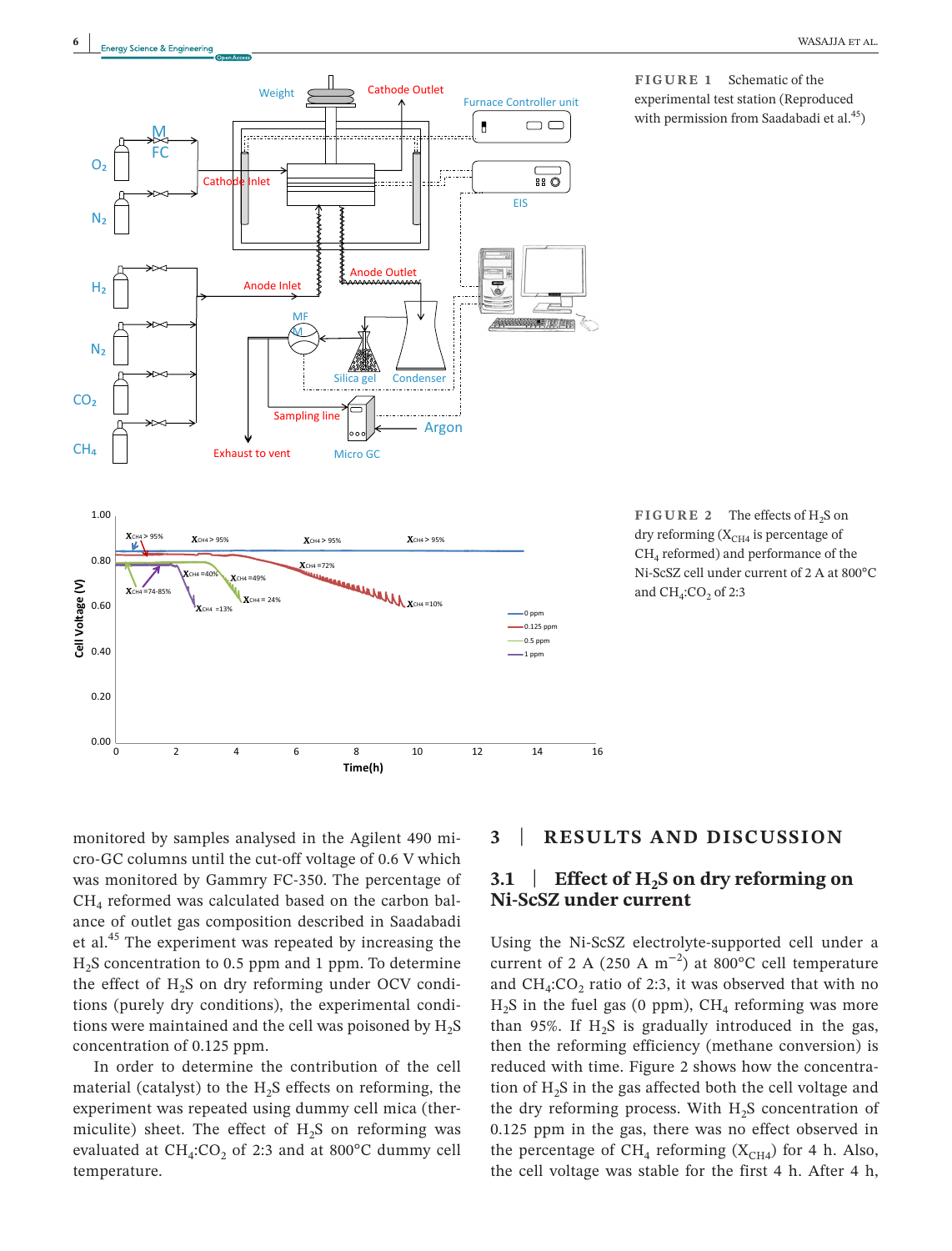$CH<sub>4</sub>$  reforming started decreasing and a decrease in the cell voltage was observed. Between 4 and 10 h, a gradual decrease in the  $CH<sub>4</sub>$  reforming process and a decrease in cell voltage were observed. At the cut-off voltage of 0.6 V,  $CH<sub>4</sub>$  reforming process had decreased to 10%. The decrease in cell voltage can be attributed to the decrease in  $CH<sub>4</sub>$  reforming. These results suggested that the effect of H<sub>2</sub>S is more pronounced at the reforming sites. A similar trend was observed when the  $H<sub>2</sub>S$  concentration in the gas was increased to 0.5 ppm and 1 ppm but in a shorter period. This trend suggested that the decrease in cell voltage resulted from a reduction in  $H<sub>2</sub>$  and CO due to the reduced percentage of  $CH<sub>4</sub>$  reformed. It was reported that sites for reforming (catalytic sites) are different from electro-chemical sites.<sup>38</sup> It seems that under dry reforming conditions,  $H_2S$  is adsorbed to the reforming sites. Similar to steam reforming,  $H<sub>2</sub>S$  has an effect on the electro-chemical activity during dry reforming.<sup>16,38</sup> These results have a good agreement with what was reported by Shiratori et al.<sup>32</sup> They observed that  $H_2S$  can affect the reforming and electro-chemical performance of the cell, but the performance of the cell was tolerant to 1 ppm at 1000°C. However, our present research has revealed that 1 ppm of  $H_2S$  is not feasible in internal dry reforming at temperatures of 800°C. Results showed that  $H_2S$  concentration in the gas as low as 0.125 ppm

can affect the cell voltage and the internal dry reforming process in SOFCs operating at 800°C within only 4 h of operation.<sup>32</sup>

It was also observed that after poisoning the cell with 0.125 ppm of  $H_2S$ , the initial cell voltage slightly dropped (Figure 2). This can be attributed to incomplete sulphur desorption during cell recovery. The current-voltage (IV) curves were obtained with pure  $H<sub>2</sub>$  after recovering the cell and before the next reforming process. The IV curves (Figure 3) showed that  $H<sub>2</sub>S$  caused a small drop in performance.

# **3.2** | **Effect of H2S on dry reforming on Ni-ScSZ at OCV**

The experiment was repeated when the cell was at OCV. A decrease in the  $CH<sub>4</sub>$  reforming process was observed after two hours of injecting  $0.125$  ppm of  $H<sub>2</sub>S$  in the fuel gas (Figure 4). The  $CH<sub>4</sub>$  reforming process and cell OCV decreased from 47% to 4% and 0.96 V to 0.85 V respectively in 3 h. When  $H<sub>2</sub>S$  injection was stopped, methane reforming and OCV were recovered from 4% to more than 41%. This is also in agreement with Chattanathan et al. $36$ who observed that 0.5 mol% of  $H_2S$  caused a decrease in dry reforming to 19% using a Reformax 250 catalyst



**FIGURE 3** Current-voltage curves of the cell during different points of the experiment at 800  $^{\circ}$ C and CH<sub>4</sub>:CO<sub>2</sub> of 2:3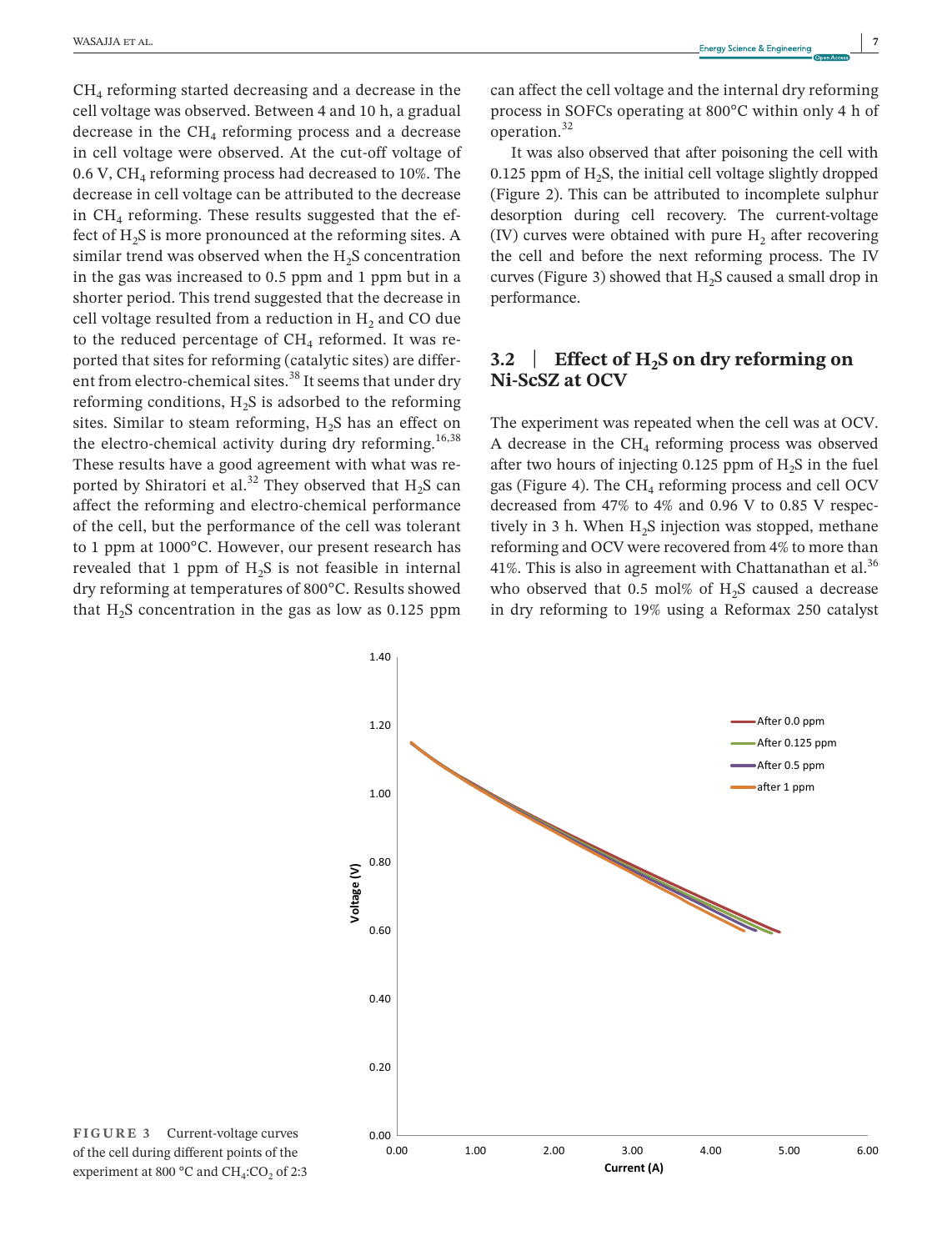



**FIGURE 5** Effect of H<sub>2</sub>S on CH<sub>4</sub> reforming without and with a catalyst at 850°C

in a bed reactor. This research has revealed that even at purely catalytic conditions,  $H_2S$  as low as 0.125 ppm causes a severe decrease in dry reforming at operating conditions of SOFCs. While Johnson et al. $^{22}$  has reported that 25 ppm affects dry reforming on crashed anode catalyst (Ni-ScYSZ and Ni-ScYSZ/Pd-CGO), we report that even 0.125 ppm can affect dry reforming on an electrochemically performing complete solid oxide fuel cell with Ni-ScSZ anode.

# **3.3** | **H2S effect on dry reforming with and without a catalyst**

Reforming has been assumed to take place on the cell and to a small extent on the current collector.<sup>48</sup> However, it is possible that other process equipment such as

**FIGURE 4** The effect of 0.125 ppm H2S on dry reforming and performance of the cell with a Ni-ScSZ cell at OCV at 800 $^{\circ}$ C and CH<sub>4</sub>:CO<sub>2</sub> of 2:3

stainless steel may contribute to catalytic dry reforming.<sup>49</sup> Therefore, to test the catalytic reforming effect of  $H_2S$ purely on the cell, the experiment was carried out using the mica sheet (dummy cell) and the real cell without a current corrector.

To test the reforming and the effect of  $H<sub>2</sub>S$  on reforming without catalysts (Ni-ScSZ cell and Pt current collector), the experiment was conducted using a dummy cell (mica sheet) in a ceramic block without platinum mesh (as the current collector) at 800°C. The same procedure was repeated using a real cell in a ceramic block without platinum mesh for comparison. It was observed that even when the cell was taken out (with mica sheet as a dummy cell),  $CH<sub>4</sub>$  dry reforming took place though lower than in presence of the cell. Figure 5 shows the effects of  $H_2S$  on dry reforming with and without the cell. With a dummy cell, the percentage of CH<sub>4</sub> reformed  $(X<sub>CH4</sub>)$  was 8%. When 0.125 ppm  $H_2S$  was injected,  $X_{CH4}$  decreased to 0.5% in 1 h. These could imply that  $H_2S$  could also affect the reforming reaction even without a cell. However, when  $H_2S$ was stopped, the  $CH<sub>4</sub>$  reforming was recovered. A similar trend was observed when a real cell (without platinum wire mesh) was used. A percentage of over 90% of  $CH<sub>4</sub>$ reforming was observed before injection of 0.125 ppm of  $H_2S$  in the fuel gas. When  $H_2S$  was injected, the  $X<sub>CH4</sub>$  decreased to below 20% and it was recovered when  $H_2S$  injection was stopped.

From Table 1, it appears from different authors that  $1-2$  ppm  $H<sub>2</sub>S$  concentration is feasible for steam reforming using carbon-containing fuels. Also, Johnson et  $al.^{22}$ observed that dry reforming was more tolerant to  $H_2S$ poisoning than steam reforming. However, from this research, dry reforming is greatly reduced by  $H_2S$  poisoning even at very low ppm levels, that is a 0.125 ppm  $H_2S$  concentration in the gas resulted in a significant decrease in the reforming process. This suggests that  $H_2S$  as low as 0.125 ppm affects the catalyst on the reforming sites of SOFCs.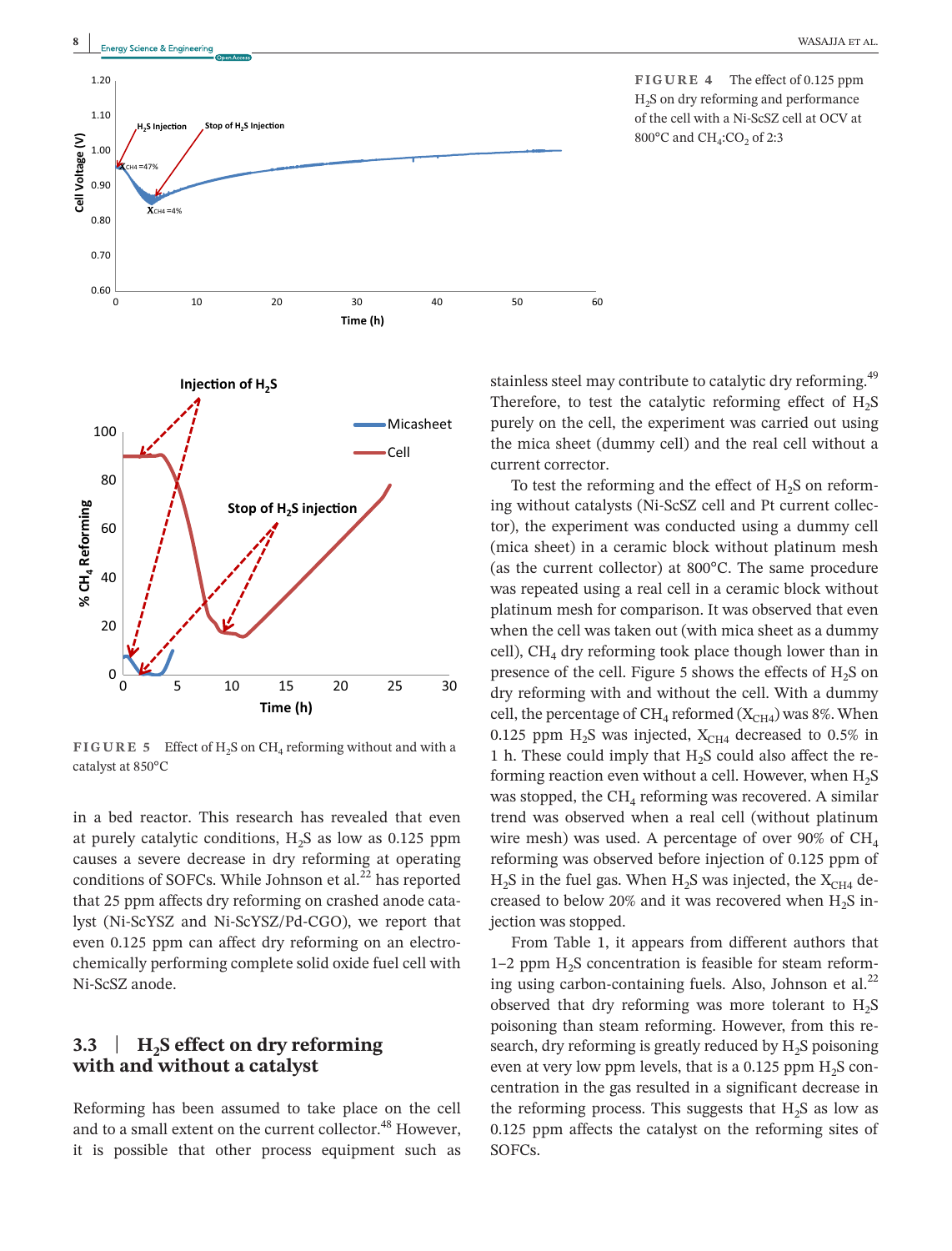# **4** | **CONCLUSIONS**

It has been observed that methane dry reforming in biogasfuelled SOFC is affected by  $H<sub>2</sub>S$  even at concentrations as low as 0.125 ppm  $H_2S$  in biogas with Ni-ScSZ cell. This  $H_2S$ concentration is far below the threshold of 1 ppm which is normally reported in literature.  $H_2S$  appeared to influence the reforming in the cell chamber even when the mica sheet (dummy cell) was used. Therefore, if biogas is to be used as fuel for SOFCs and internal dry reforming is envisaged, a stringent cleaning system is required, which can clean the gas to nearly zero ppm of  $H_2S$  level. With up to over 2000 ppm of  $H<sub>2</sub>S$  concentration in biogas reported in literature, such a stringent gas cleaning system needs to be carefully designed to meet the conditions of internal dry reforming in SOFCs. Otherwise, an external reformer for dry reforming of  $CH<sub>4</sub>$  is required.

While we present the results obtained by our experiments, it appears that the influence of  $H<sub>2</sub>S$  on different types of anodes under different fuel conditions including dry reforming needs detailed studies. Therefore, further studies are required to investigate the effect of  $H_2S$  in the presence of hydrocarbon fuels to facilitate SOFC systems design for real-life applications and material selection for systems components.

## **ACKNOWLEDGEMENTS**

The authors would like to give special thanks to Mr. Alessandro Cavalli for his valuable comments.

## **ORCID**

*Henry Wasajja* <https://orcid.org/0000-0001-5001-1670>

## **REFERENCES**

- 1. Larminie J, Dicks A. *Fuel Cell Systems Explained*, 2nd ed. John Wiley & Sons; 2003.
- 2. Wang Y, Yao L, Wang S, Mao D, Hu C. Low-temperature catalytic  $CO<sub>2</sub>$  dry reforming of methane on Ni-based catalysts: a review. *Fuel Process Technol*. 2018;169:199-206. [doi:10.1016/j.](https://doi.org/10.1016/j.fuproc.2017.10.007) [fuproc.2017.10.007](https://doi.org/10.1016/j.fuproc.2017.10.007)
- 3. EG&G Technical Services, I. Fuel Cell Handbook; U.S. Department of Energy, Office of Fossil Energy, National Energy Technology Laboratory, 2004; Vol. 7 Edition; ISBN 0442319266.
- 4. Smith TR, Wood A, Birss VI. Applied Catalysis A: general effect of hydrogen sulfide on the direct internal reforming of methane in solid oxide fuel cells. *Appl Catal A*. 2009;354:1-7. [doi:10.1016/j.apcata.2008.10.055](https://doi.org/10.1016/j.apcata.2008.10.055)
- 5. Saadabadi SA, Thallam Thattai A, Fan L, Lindeboom REF, Spanjers H, Aravind PV. Solid Oxide Fuel Cells fuelled with biogas: potential and constraints. *Renew Energy*. 2019;134:194-214. [doi:10.1016/j.renene.2018.11.028](https://doi.org/10.1016/j.renene.2018.11.028)
- 6. Thiruselvi D, Kumar PS, Kumar MA, et al. A critical review on global trends in biogas scenario with its up-gradation techniques for fuel cell and future perspectives. *Int J Hydrogen Energy*. 2021;46:16734-16750. [doi:10.1016/j.ijhydene.2020.10.023](https://doi.org/10.1016/j.ijhydene.2020.10.023)
- 7. Lu Q, Hou Y, Laraib SR, et al. Electro-catalytic steam reforming of methane over Ni-CeO2/Γ-Al2O3-MgO catalyst. *Fuel Process Technol*. 2019;192:57-64. [doi:10.1016/j.fuproc.2019.04.021](https://doi.org/10.1016/j.fuproc.2019.04.021)
- 8. Goula G, Kiousis V, Nalbandian L, Yentekakis IV. Catalytic and electrocatalytic behavior of Ni-based cermet anodes under internal dry reforming of  $CH_4 + CO_2$  mixtures in SOFCs. *Solid State Ionics*. 2006;177:2119-2123. [doi:10.1016/j.](https://doi.org/10.1016/j.ssi.2006.03.040) [ssi.2006.03.040](https://doi.org/10.1016/j.ssi.2006.03.040)
- 9. Lanzini A, Leone P, Guerra C, Smeacetto F, Brandon NP, Santarelli M. Durability of anode supported Solid Oxides Fuel Cells (SOFC) under direct dry-reforming of methane. *Chem Eng J*. 2013;220:254-263. [doi:10.1016/j.cej.2013.01.003](https://doi.org/10.1016/j.cej.2013.01.003)
- 10. Trendewicz AA, Braun RJ. Techno-economic analysis of solid oxide fuel cell-based combined heat and power systems for biogas utilization at wastewater treatment facilities. *J Power Sources*. 2013;233:380-393. [doi:10.1016/j.jpowsour.2013.01.017](https://doi.org/10.1016/j.jpowsour.2013.01.017)
- 11. Schubert SK, Kusnezoff M. Sulphur Poisoning of Sofc Anodes. 2nd International Workshop on Degradation Issues on Fuel Cells, Thessaloniki. 2011.
- 12. Staffell I, Green R. The cost of domestic fuel cell micro-CHP systems. *Int J Hydrogen Energy*. 2013;38:1088-1102. [doi:10.1016/j.](https://doi.org/10.1016/j.ijhydene.2012.10.090) [ijhydene.2012.10.090](https://doi.org/10.1016/j.ijhydene.2012.10.090)
- 13. Aravind PV, De Jong W. Evaluation of high temperature gas cleaning options for biomass gasification product gas for Solid Oxide Fuel Cells. *Prog Energy Combust Sci*. 2012;38:737-764. [doi:10.1016/j.pecs.2012.03.006](https://doi.org/10.1016/j.pecs.2012.03.006)
- 14. Abatzoglou N, Boivin S. A review of biogas purification processes. *Biofuels, Bioprod Biorefin*. 2012;6:246-256. [doi:10.1002/](https://doi.org/10.1002/bbb) [bbb](https://doi.org/10.1002/bbb)
- 15. Hagen A, Rasmussen JFB, Thydén K. Durability of solid oxide fuel cells using sulfur containing fuels. *J Power Sources*. 2011;196:7271-7276. [doi:10.1016/j.jpowsour.2011.02.053](https://doi.org/10.1016/j.jpowsour.2011.02.053)
- 16. Rasmussen JFB, Hagen A. The effect of  $H_2S$  on the performance of SOFCs using methane containing fuel. *Fuel Cells*. 2010;10:1135-1142. [doi:10.1002/fuce.201000012](https://doi.org/10.1002/fuce.201000012)
- 17. Niakolas DK. Sulfur poisoning of Ni-based anodes for Solid Oxide Fuel Cells in H/C-based fuels. *Appl Catal A*. 2014;486:123- 142. [doi:10.1016/j.apcata.2014.08.015](https://doi.org/10.1016/j.apcata.2014.08.015)
- 18. Guerra C, Lanzini A, Leone P, Santarelli M, Brandon NP. Optimization of dry reforming of methane over Ni / YSZ anodes for solid oxide fuel cells. *J Power Sources*. 2014;245:154- 163. [doi:10.1016/j.jpowsour.2013.06.088](https://doi.org/10.1016/j.jpowsour.2013.06.088)
- 19. Kyocera News Releases. 2017. Available online: [https://global.](https://global.kyocera.com/news/2017/0702_bnfo.html) [kyocera.com/news/2017/0702\\_bnfo.html](https://global.kyocera.com/news/2017/0702_bnfo.html) (accessed on Jul 3 2018).
- 20. Elcogen Solid Oxide Fuel Cell Stacks. Available online. [https://](https://elcogen.com/products/solid-oxide-cell-stacks/) [elcogen.com/products/solid-oxide-cell-stacks/](https://elcogen.com/products/solid-oxide-cell-stacks/) (accessed on Jul 9, 2019).
- 21. WATT ImperiumTM Watt Fuel Cell Available online: [https://](https://www.wattfuelcell.com/portable-power/watt-imperium/) [www.wattfuelcell.com/portable-power/watt-imperium/](https://www.wattfuelcell.com/portable-power/watt-imperium/) (accessed on Jul 2, 2018).
- 22. Johnson GB, Hjalmarsson P, Norrman K, Ozkan US, Hagen A. Biogas catalytic reforming studies on nickel-based solid oxide fuel cell anodes. *Fuel Cells*. 2016;16:219-234. [doi:10.1002/](https://doi.org/10.1002/fuce.201500179) [fuce.201500179](https://doi.org/10.1002/fuce.201500179)
- 23. Weber A, Dierickx S, Kromp A, Ivers-Tiffée E. Sulfur poisoning of anode-supported SOFCs under reformate operation. *Fuel Cells*. 2013;13:487-493. [doi:10.1002/fuce.201200180](https://doi.org/10.1002/fuce.201200180)
- 24. Trembly JP, Marquez AI, Ohrn TR, Bayless DJ. Effects of coal syngas and  $H_2S$  on the performance of solid oxide fuel